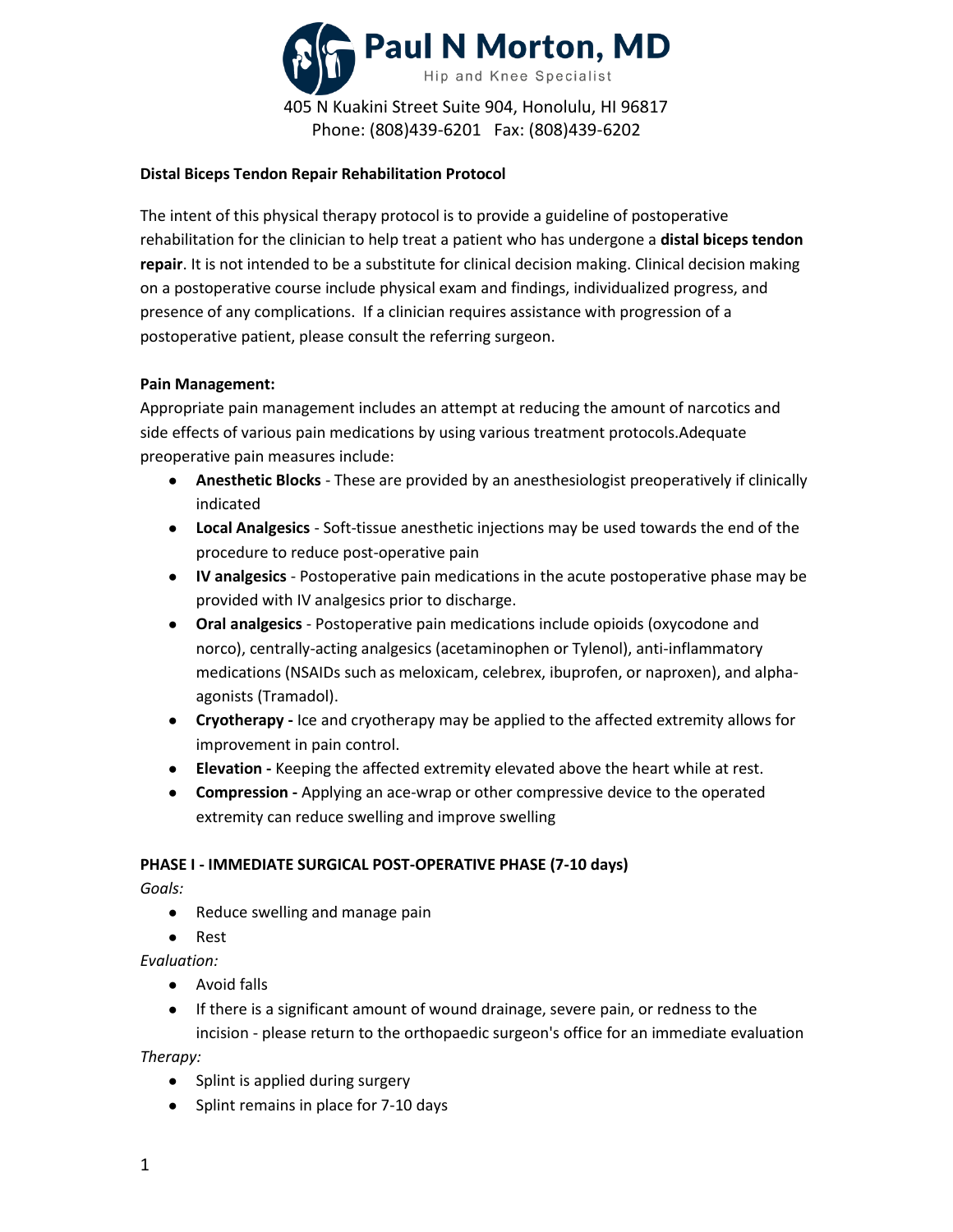

405 N Kuakini Street Suite 904, Honolulu, HI 96817 Phone: (808)439-6201 Fax: (808)439-6202

- May use sling
- Elevate extremity
- Please move hand open and close.
- Codman's triangles for shoulder motion

## **PHASE II - MOTION (2 - 6 weeks)**

*Goals:*

- Regain motion in extremity, including flexion, extension, supination and pronation
- Minimize postoperative swelling
- Maintain integrity of repair
- Prevent muscle inhibition

### *Evaluation:*

● 2 Week Visit: X-ray obtained to confirm maintenance of fixation.

*Precautions*

- *No active biceps contraction 8 weeks*
- ● *No quick movements*
- *No excessive stretching*
- *No supporting body weight by hands*
- *Avoid PROM that is too aggressive or provokes muscle guarding*
- *No swimming*

*Brace:* (ROM progression may be adjusted depending on the surgical repair.)

- Week 2-45° to full elbow flexion
- Week 3-45° to full elbow flexion
- Week 4-30° to full elbow flexion
- Week 5-20° to full elbow flexion
- Week 6-10° to full elbow flexion
- Week 8 Full ROM of elbow; discontinue brace if adequate motor control

*Therapy:*

- Wean from sling
- Active extension and passive flexion
- No heavy lifting 2-3lb weight restriction